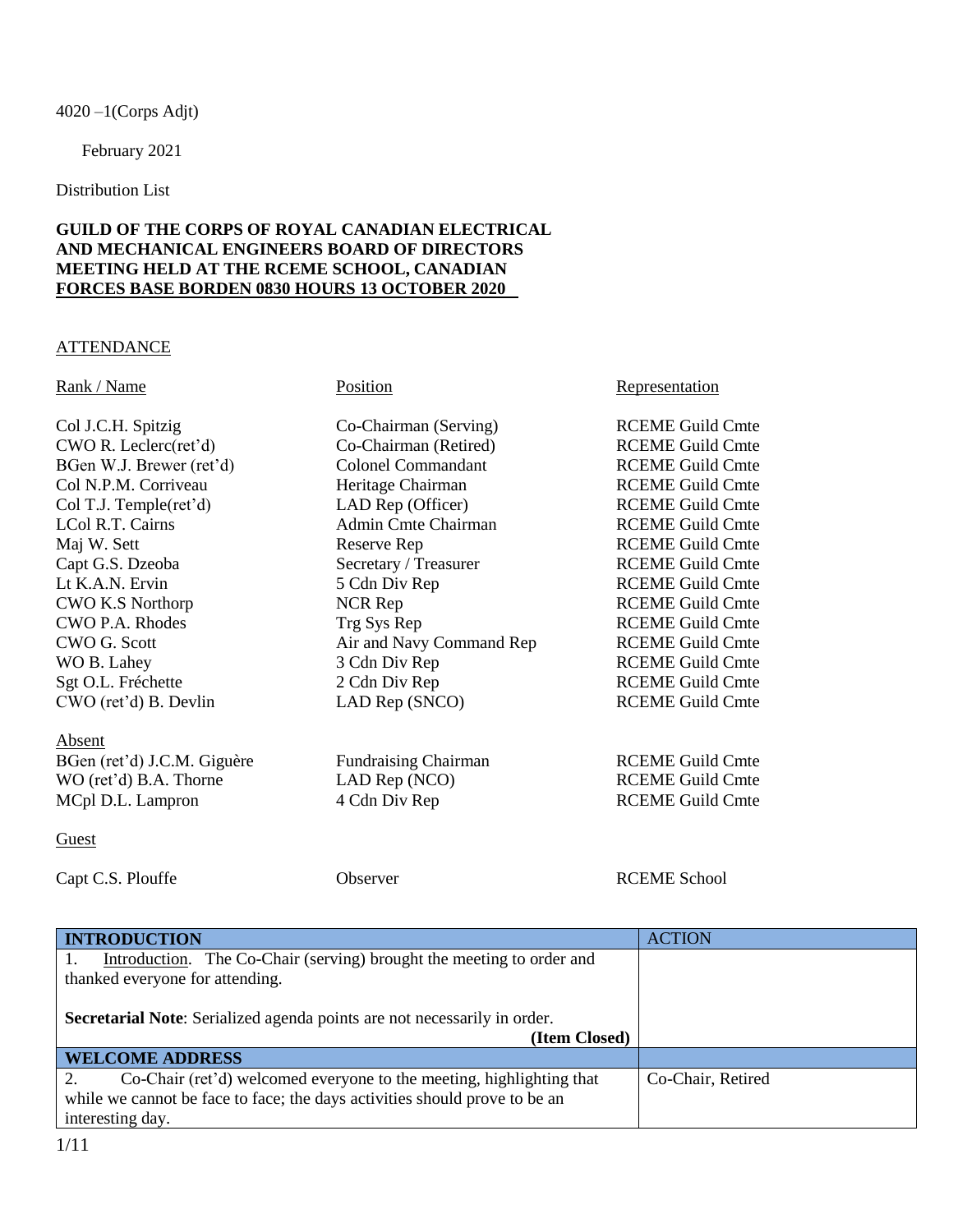| (Item Closed)                                                                                   |                       |
|-------------------------------------------------------------------------------------------------|-----------------------|
| Co-Chair (serv) reflected on the Army Commander's comments and his<br>3.                        | Co-Chair, Regular     |
| perspective that One Army encompasses both serving and retirees and it is                       |                       |
| especially important for the health of the Corps. The Guild reflects this, and it is            |                       |
| crucial that we invest time to maintain this relationship.                                      |                       |
| (Item Closed)                                                                                   |                       |
| <b>APPROVAL OF MINUTES - 08 OCTOBER 2019</b>                                                    |                       |
| <b>Resolution:</b>                                                                              | <b>Motion Carried</b> |
|                                                                                                 |                       |
| A motion was made to have the minutes dated 20 December 2019<br>4.                              |                       |
| approved and accepted by the RCEME Guild Committee. Moved by Capt                               |                       |
| Dzeoba, seconded by CWO (Ret'd) Leclerc.                                                        |                       |
| (Motion carried)                                                                                |                       |
| <b>ACTION ITEMS - 08 OCTOBER 2019</b>                                                           |                       |
| PERSONAL INFORMATION IN MBR 365                                                                 |                       |
| Updating personal information within Membership 365. The school<br>5.                           | Corps Adjt            |
| Cmdt provided support to use apprentice platoon (APL) to contact RCEME Guild                    |                       |
| Members via email/ telephone to assist with the securing of personal information.               |                       |
| Secretarial Note: This endeavour was started, utilizing a standardized script that              |                       |
| could use. Unfortunately, the COVID-19 pandemic created roadblocks due to                       |                       |
| stay at home orders and the lack of personal email addresses / contact numbers.                 |                       |
| Once restrictions are lifted, this project will be pursued.                                     |                       |
|                                                                                                 |                       |
| (Item Open)                                                                                     |                       |
| <b>HERITAGE / MUSEUM FOUNDATION DEVELOPMENT</b>                                                 |                       |
| The Foundation has produced its charter document and focused on<br>6.                           | Col Cmdt              |
| finalizing a strategic operating plan. It will be providing an info status update to            |                       |
| Corps Council. The Foundation is looking for feedback from the Corps / Guild on                 |                       |
| Heritage priorities to bring focus to the Foundation activities and embarking on                |                       |
| the development of complex marketing and fundraising plan.                                      |                       |
| (Item Open)                                                                                     |                       |
| 7 <sub>1</sub><br>A tracking tool is required to capture different historical events/activities | Heritage Chair        |
| throughout the year, from now until the 100 <sup>th</sup> Anniversary. Additional planning      |                       |
| details will be available at the spring Board of Directors (BOD) meeting.                       |                       |
|                                                                                                 |                       |
| (Item Open)                                                                                     |                       |
| <b>ACCROUTREMENT DISTRIBUTION</b>                                                               |                       |
| Apprentice Platoon has taken on the role of handling the enrolment<br>8.                        | Corps Adjt            |
| forms / distribution of our accoutrements for new Apprentices. For Reserve                      |                       |
| members, the course/unit representative need only contact the Corps Adjt office to              |                       |
| secure an enrolment form and confirm payment options with the member. The                       |                       |
| Corps Adjt office will mail the accoutrements out to the reservist member.                      |                       |
| (Item Closed)                                                                                   |                       |
| <b>CANEX SURVEY - UNIQUE RCEME GUILD</b>                                                        |                       |
| A survey has been sent out requesting ideas on RCEME saleable items<br>9.                       | Corps SM              |
|                                                                                                 |                       |
| that could be sold within the Canex and we are waiting for the return at the end of             |                       |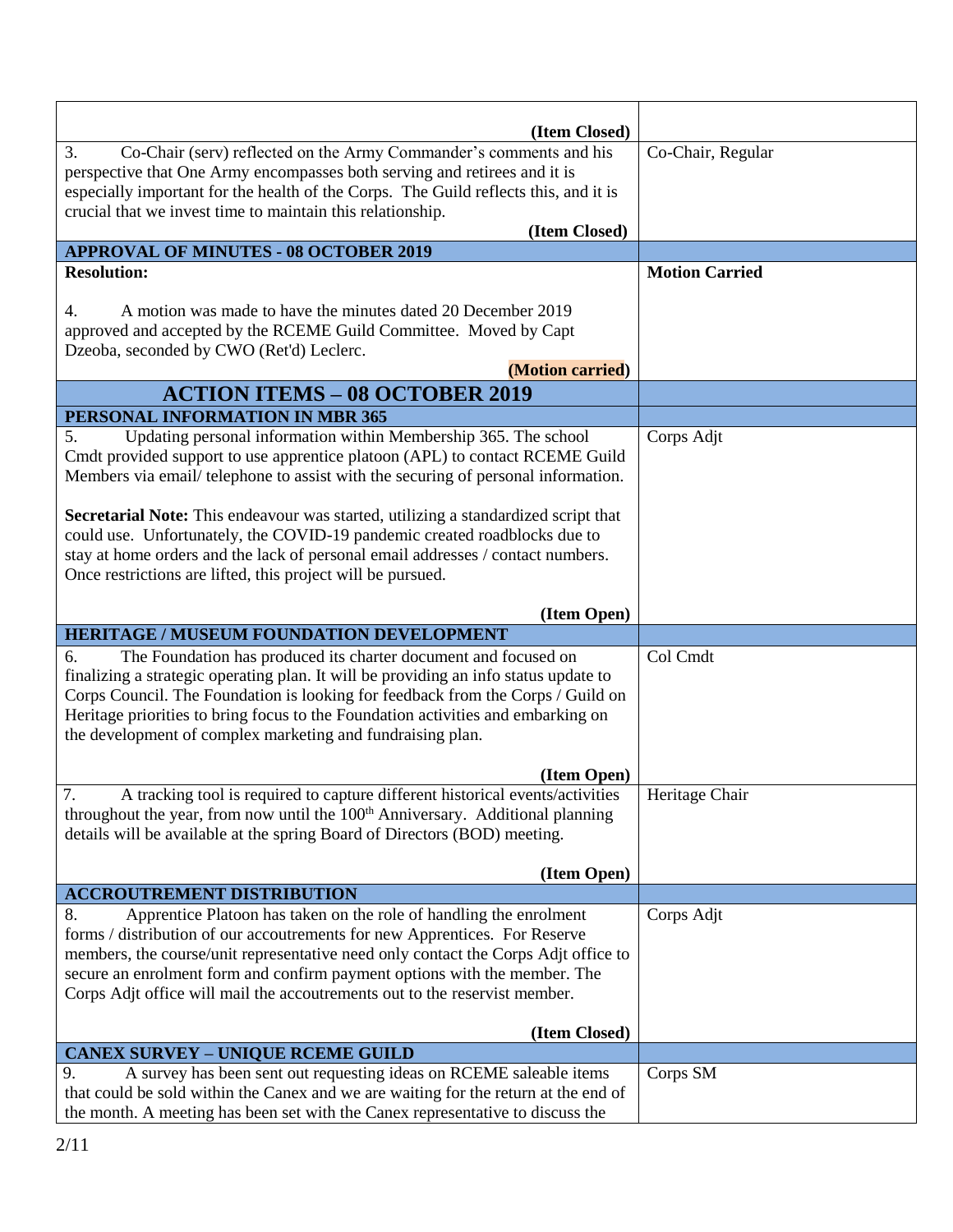| possibility of expanding RCEME inventory on RCEME wears available through<br>the CANEX. The Corps SM maintains open communication with CANEX<br>representatives and options to expand RCEME inventory are routinely explored<br>and new concepts are developed.<br>(Item Closed)                                                                                                                                                                                   |                                        |
|--------------------------------------------------------------------------------------------------------------------------------------------------------------------------------------------------------------------------------------------------------------------------------------------------------------------------------------------------------------------------------------------------------------------------------------------------------------------|----------------------------------------|
| <b>JEWELLED SERVICE BROOCH</b>                                                                                                                                                                                                                                                                                                                                                                                                                                     |                                        |
| We have sufficient Jewelled Service brooches in stock for our retirees, to<br>10.<br>cover off approximately seven (7) years. It is recommended that we do not<br>increase our inventory through the purchase of additional brooches. We can revisit<br>our numbers should there be an increased demand. The Corps SM is researching<br>the possibility of having a unique brooch produced for spouses/family/friends<br>which can be purchased through the CANEX. | Admin Cmte Chair<br>Corps SM           |
| <b>Secretarial Note:</b> As of January 2021, the Family and Friends brooch is available<br>for purchase via the CANEX.                                                                                                                                                                                                                                                                                                                                             |                                        |
| (Item Closed)                                                                                                                                                                                                                                                                                                                                                                                                                                                      |                                        |
| <b>FACEBOOK BOOSTS - AFGHANISTAN BOOK</b>                                                                                                                                                                                                                                                                                                                                                                                                                          |                                        |
| Facebook boosts will be revisited to test the effectiveness of reaching the<br>11.<br>desired demographics. A plan needs to be developed and tested to reach as many<br>affiliated and non-affiliated members of the Corps of RCEME.                                                                                                                                                                                                                               | Corps Adjt<br>Corps Secretariat        |
| (Item Open)                                                                                                                                                                                                                                                                                                                                                                                                                                                        |                                        |
| <b>MISSING MEMBERS NPP</b>                                                                                                                                                                                                                                                                                                                                                                                                                                         |                                        |
| All missing information on members has been identified. In the future,<br>12.<br>NPP will notify the Corps Adjt's office of any requests for cancellation(s) due to<br>retirement / release or occupational transfers.                                                                                                                                                                                                                                             |                                        |
| (Item Closed)                                                                                                                                                                                                                                                                                                                                                                                                                                                      |                                        |
| <b>RCEME GUILD BURSARIES (# of BURSARIES &amp; AMOUNTS)</b>                                                                                                                                                                                                                                                                                                                                                                                                        |                                        |
| 13.<br>Upon approval of the 2020 Budget; the number of bursaries and amounts<br>have been established at twelve (12) bursaries at \$1,000 each.<br>(Item Closed)                                                                                                                                                                                                                                                                                                   |                                        |
| <b>MMI / TD INSURANCE VIA EMEA</b>                                                                                                                                                                                                                                                                                                                                                                                                                                 |                                        |
| 14.<br>The interest of providing additional options to membership via MMI/TD<br>provides unique challenges; complications include the fact that Non-Public Funds<br>(NPP) offers group insurance to CAF personnel. Due to the national level NPP<br>agreement with the Personal Insurance Group, it is difficult for the RCEME Guild<br>to go directly to TD.                                                                                                      | Admin Cmte Chair/<br>LAD Rep (Officer) |
| 15.<br>Col (Ret'd) Temple, acting on behalf of the EMEA, has initiated an<br>agreement between the EMEA and MMI/TD to provide insurance benefits to the<br>membership, which would be processed through the EMEA (not under the NPP<br>umbrella). No further progress has been made due to the present COVID<br>environment.                                                                                                                                       |                                        |
| To accomplish this goal and to further interact with MMI/TD and the<br>16.<br>EMEA; it was decided that the Admin Cmte Chair in his capacity would provide<br>information as needed to finalize this agreement for the benefit of the RCEME<br>Guild members. Ideally it would be published in the RCEME Guild Gazette and<br>circulated via our Mbr365 program to our currently listed email addresses.                                                           | Admin Cmte Chair                       |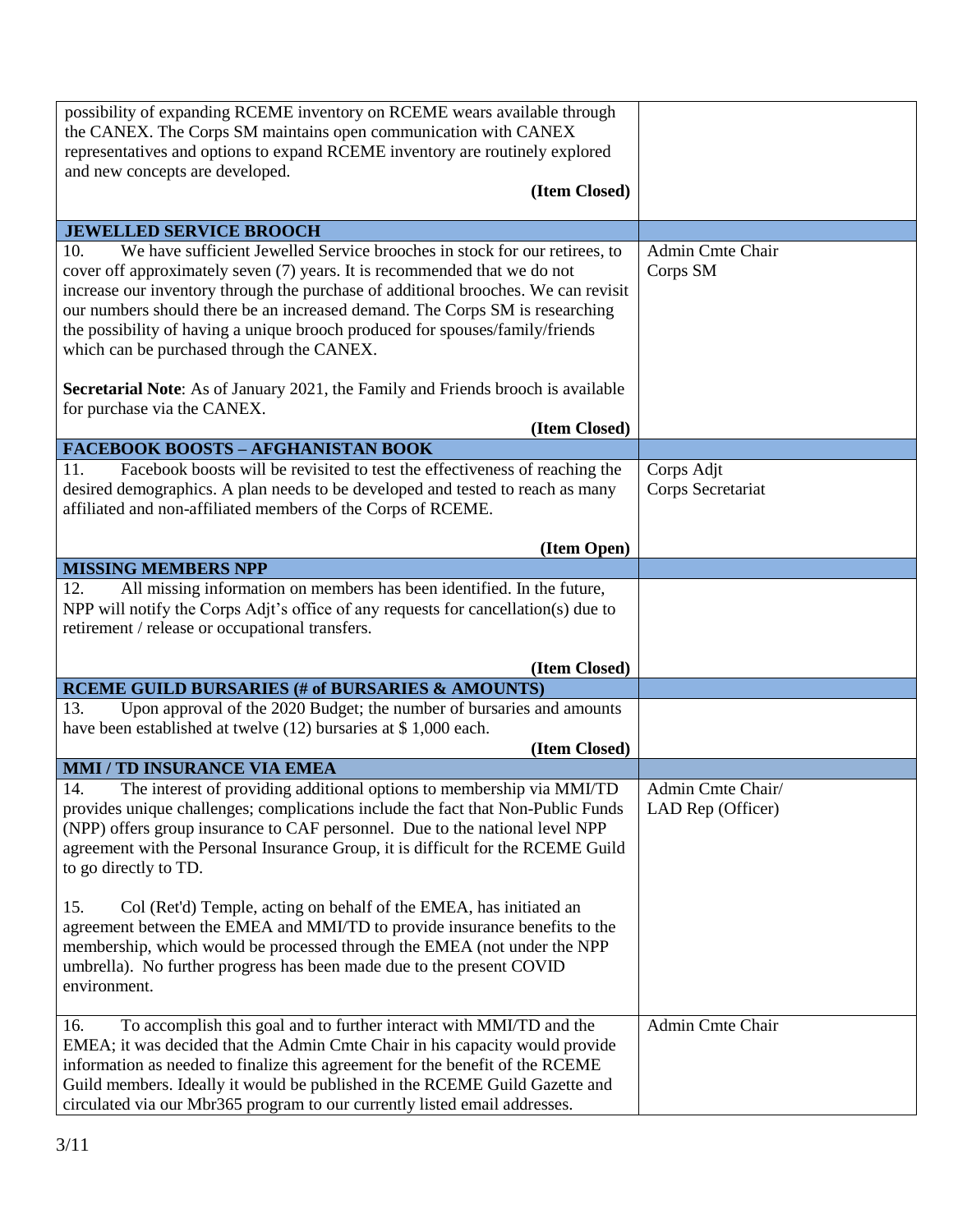| Additionally, further promotion can be done through the Corps of RCEME<br>website as well via Facebook boosts.                                                                                                                                                                                                                                                                                                                                                                                                                                |                       |
|-----------------------------------------------------------------------------------------------------------------------------------------------------------------------------------------------------------------------------------------------------------------------------------------------------------------------------------------------------------------------------------------------------------------------------------------------------------------------------------------------------------------------------------------------|-----------------------|
| Further discussion will take place with respect to disclaimer(s) and<br>17.<br>contract between the EMEA acting on behalf of the RCEME Guild and MMI/TD.<br>An update will be provided at our Spring BOD meeting.                                                                                                                                                                                                                                                                                                                             |                       |
|                                                                                                                                                                                                                                                                                                                                                                                                                                                                                                                                               |                       |
| (Item Open)                                                                                                                                                                                                                                                                                                                                                                                                                                                                                                                                   |                       |
| <b>LIFETIME MEMBERSHIP INITIATIVES</b><br>18.<br>The Admin Cmte Chair was asked to research and consult with the BOD,                                                                                                                                                                                                                                                                                                                                                                                                                         | Admin Cmte Chair      |
| on how to sell RCEME Guild lifetime memberships. Presently, only two (2)<br>entities have offered a lifetime membership(s) including the RCAF and RMC. As<br>our Lifetime memberships are actually low; it was calculated that a member who<br>takes his/her release prior to 20 years of service, will pay \$450 and save 10%. For<br>a member with 25 years of service, will pay \$360 and save 25% and lastly, a<br>member with 35 years of service will pay \$ 255 and save 55% based on 20 years<br>of membership after his/her release. |                       |
| <b>Resolution:</b><br>Moved by LCol Cairns, seconded by CWO Devlin(ret'd). Be it resolved that<br>RCEME Guild committee hereby approve the selling of RCEME Guild Lifetime<br>memberships in principle. The Admin Committee Chair is to provide a<br>recommended pricing structure for consideration at the 2021 Spring Board of<br>Directors meeting.                                                                                                                                                                                        | <b>Motion Carried</b> |
| (Item Open)                                                                                                                                                                                                                                                                                                                                                                                                                                                                                                                                   |                       |
| Secretarial Note: The Admin Cmte will investigate and follow up the possibility<br>of reimbursing LAD(s) for lifetime membership.                                                                                                                                                                                                                                                                                                                                                                                                             |                       |
| <b>RCEME GUILD GAZETTE</b>                                                                                                                                                                                                                                                                                                                                                                                                                                                                                                                    |                       |
| 19.<br>The first edition is ready to be sent out. The Gazette will be available<br>throughout various canteens, Unit common areas, LAD circulations, RCEME<br>Facebook, as well as the RCEME website. The intent is to provide an up-to-date<br>glance at the status of benefits, projects and as a source of general information.<br>The Gazette will be sent out via the various channels including the Regional Reps<br>and $ETSM(s)$ .                                                                                                    |                       |
| <b>Secretarial Note:</b> The First Edition has been sent out.<br>(Item Closed)                                                                                                                                                                                                                                                                                                                                                                                                                                                                |                       |
| <b>RCEME GUILD POSTER</b>                                                                                                                                                                                                                                                                                                                                                                                                                                                                                                                     |                       |
| This initiative is to bring back the former EME Branch Poster initiative<br>20.<br>that most of us seen during the early 2000 hanging in our Canteens, shop floors<br>and public areas. This poster highlighted the benefits of joining the EME Branch<br>Fund (now RCEME Guild) and was very eye catching in nature. Several<br>suggestions by our membership included having images being historical in nature;<br>background should be inviting and not white; a contact name at the bottom<br>showing the Regional Rep name.              | Corps Adjt            |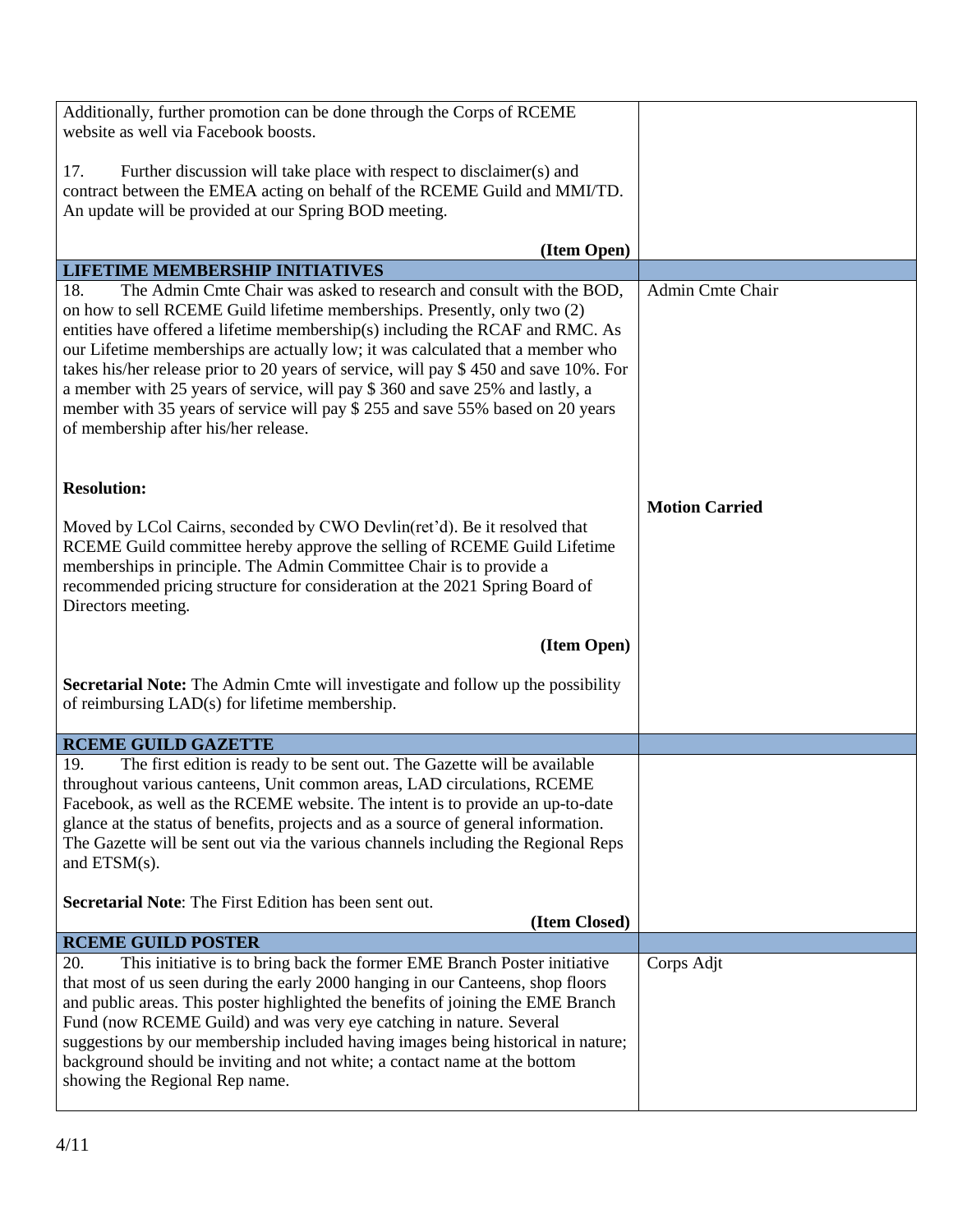| 21.<br>Our final step to moving forward on this initiative is to solidify what kind<br>of poster do you want to present? A poster that you have to take time to stop and<br>read or a poster that highlights benefits and captures the readers curiosity to have<br>them click on a link or click on a QR code to where further information is                                                                                                                                                                                                 |                       |
|------------------------------------------------------------------------------------------------------------------------------------------------------------------------------------------------------------------------------------------------------------------------------------------------------------------------------------------------------------------------------------------------------------------------------------------------------------------------------------------------------------------------------------------------|-----------------------|
| available? It was suggested to ask the young soldiers to see what kind of media<br>would be the best to spark their curiosity?                                                                                                                                                                                                                                                                                                                                                                                                                 |                       |
| Secretarial Note: Corps Adjt will present a version to our ODP 1.2 students and<br>solicit input from them.                                                                                                                                                                                                                                                                                                                                                                                                                                    |                       |
| (Item Open)                                                                                                                                                                                                                                                                                                                                                                                                                                                                                                                                    |                       |
| <b>SMUG MUG</b>                                                                                                                                                                                                                                                                                                                                                                                                                                                                                                                                |                       |
| A follow up to the "Smug Mug" project will be discussed at the spring<br>22.<br>2021 Board of Directors meeting.                                                                                                                                                                                                                                                                                                                                                                                                                               | Heritage Chair        |
| (Item Open)                                                                                                                                                                                                                                                                                                                                                                                                                                                                                                                                    |                       |
| <b>CANEX ROYALTIES DISBURSEMENT AMONGST REGIONS</b>                                                                                                                                                                                                                                                                                                                                                                                                                                                                                            |                       |
| It has been suggested that the Regions who support the Corps through<br>23.<br>purchases of merchandise through Canex, should receive a percentage of royalties<br>as an appreciation for                                                                                                                                                                                                                                                                                                                                                      | Corps SM              |
| their continued support. More details to follow at our Spring BOD.<br>(Item Open)                                                                                                                                                                                                                                                                                                                                                                                                                                                              |                       |
| MOU & AFGHANISTAN BOOK / STUDENT PRESENTATIONS /<br>SECOND PRINT "A WEEK IN THE LIFE OF RCEME"                                                                                                                                                                                                                                                                                                                                                                                                                                                 |                       |
| Three (3) Courses of Action (COA) were presented at the last BOD<br>24.<br>meeting, with the "pros and cons" of each COA. It was recommended that COA<br>#2 be adopted as the best choice, considering that it would be well received by<br>each top student and a particularly good incentive for our new generation of<br>technicians and officers. Continuing, it was identified that the chance for some of<br>our DP2, DP3 and DP4 students who may have deployed to Afghanistan, may<br>have an opportunity to receive a great souvenir. | Trg Sys Rep           |
| <b>Resolution(s):</b>                                                                                                                                                                                                                                                                                                                                                                                                                                                                                                                          | <b>Motion Carried</b> |
| R1 - Moved by Capt Dzeoba, seconded by Maj Sett (Res). Be it resolved that with<br>regards to the top student award; COA # 2 is to be adopted as presented.                                                                                                                                                                                                                                                                                                                                                                                    | <b>Motion Carried</b> |
| R2 – Moved by Col Temple (ret'd), seconded by LCol Cairns. Be it resolved that<br>the RCEME Guild is to acquire sufficient books in support of COA #2, to allow<br>the RCEME School to have enough to last until the 100 <sup>th</sup> Anniversary.                                                                                                                                                                                                                                                                                            |                       |
| (Item Closed)                                                                                                                                                                                                                                                                                                                                                                                                                                                                                                                                  |                       |
| <b>LENGTH OF SERVICE OF BOD MEMBERS</b>                                                                                                                                                                                                                                                                                                                                                                                                                                                                                                        |                       |
| 25.<br>The length of service of BOD Committee members shall be members in<br>good standing with the RCEME Guild. Members' appointed to serve as a<br>committee member shall normally serve for a period of two (2) years. Terms may<br>be extended but must remain within the confines of the Constitution. Each<br>extension will be decided based on a case-by-case basis.                                                                                                                                                                   | Corps Adjt            |
| (Item Closed)                                                                                                                                                                                                                                                                                                                                                                                                                                                                                                                                  |                       |
| <b>TIME CAPSULE</b>                                                                                                                                                                                                                                                                                                                                                                                                                                                                                                                            |                       |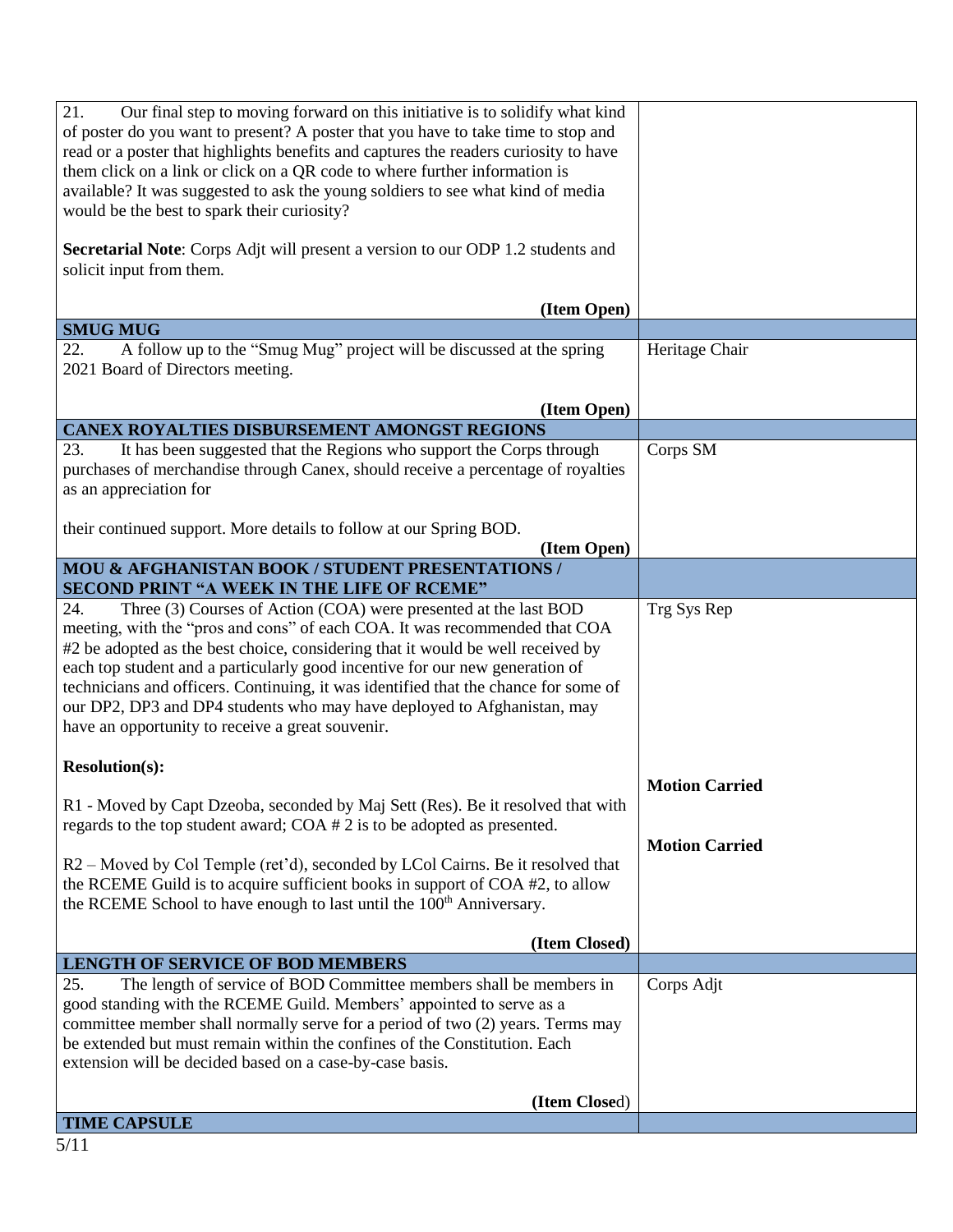| 26.<br>The only outstanding item left to do on the time capsule is to install a<br>stand with an engraved plaque. No further updates will be presented.                                                                                                                                                                                                                         | Admin Cmte Chair      |
|---------------------------------------------------------------------------------------------------------------------------------------------------------------------------------------------------------------------------------------------------------------------------------------------------------------------------------------------------------------------------------|-----------------------|
| (Item Closed)                                                                                                                                                                                                                                                                                                                                                                   |                       |
| <b>NEW BUSINESS</b>                                                                                                                                                                                                                                                                                                                                                             |                       |
| <b>RCEME BURSARY RESULTS - 2020</b>                                                                                                                                                                                                                                                                                                                                             |                       |
| There were nine (9) bursary submissions for the 2020 bursary year.<br>27.<br>Results of the RCEME Bursary submissions were presented and open discussion<br>ensued. It was identified that one (1) applicant's bursary submission did not meet<br>the guidelines in the evaluation form provided to all applicants via the Corps<br>Website.                                    | Corps Adjt            |
| 28.<br>Discussions provided a clear indication that bursaries must be related to<br>post-secondary schooling as a means of support throughout the academic year and<br>not related to personal sporting activities.                                                                                                                                                             |                       |
| <b>Resolution(s):</b>                                                                                                                                                                                                                                                                                                                                                           | <b>Motion Carried</b> |
| R1 - Moved by Col Temple (ret'd). Seconded by: CWO Northorp. Be it resolved<br>that applicant # 2 not be supported due to the member's bursary application being<br>unrelated to post secondary education.                                                                                                                                                                      |                       |
| R2 – Moved by Capt Dzeoba. Seconded by: LCol Cairns. Be it resolved that, eight<br>(8) of the nine (9) bursary applicants be supported and approved for the RCEME<br>Bursary year of 2020.                                                                                                                                                                                      | <b>Motion Carried</b> |
| (Item Closed)                                                                                                                                                                                                                                                                                                                                                                   |                       |
| <b>RCEME BURSARY EVALUATIONS</b>                                                                                                                                                                                                                                                                                                                                                |                       |
| At present, our evaluation scoring sheet is based on a grading of 25<br>29.<br>points. There is no minimum scoring identified. In keeping with the spirit of our<br>evaluations; if a candidate receives an overall score of less than 50 %, the<br>committee will rule on the acceptance of the bursary in question via a motion and<br>either accept or deny the application. | Corps Adjt            |
| 30.<br>It was suggested that increasing the minimum score to 60% or 70% will<br>encourage the applicant to augment the quality of application being submitted.<br>Also, it was discussed to increase the "word count" to a minimum of 1000 words.<br>These two points will be revised before the next spring 2021 BOD.                                                          |                       |
| (Item Open)                                                                                                                                                                                                                                                                                                                                                                     |                       |
| <b>TRADE COINS RESURRECTION</b><br>The former individualized "Trade Coins" unique to each trade were<br>31.                                                                                                                                                                                                                                                                     | Corps SM              |
| replaced by a single coin, which identifies each of our MOC Trade insignias.<br>These coins are now available in the Canex for purchase. However, it was<br>discovered through the sales of the remaining individualized coins, that they are<br>extremely popular with the apprentices / retirees and departing members.                                                       |                       |
| 32.<br>As a pre-cursor to our BOD meeting; the Companies who produced the<br>original individual MOC coins were approached to see if they still had the dies<br>available to produce additional coins should we "resurrect" this initiative. Quotes<br>were also obtained for a quantity of 100. Through discussions, it was mentioned                                          |                       |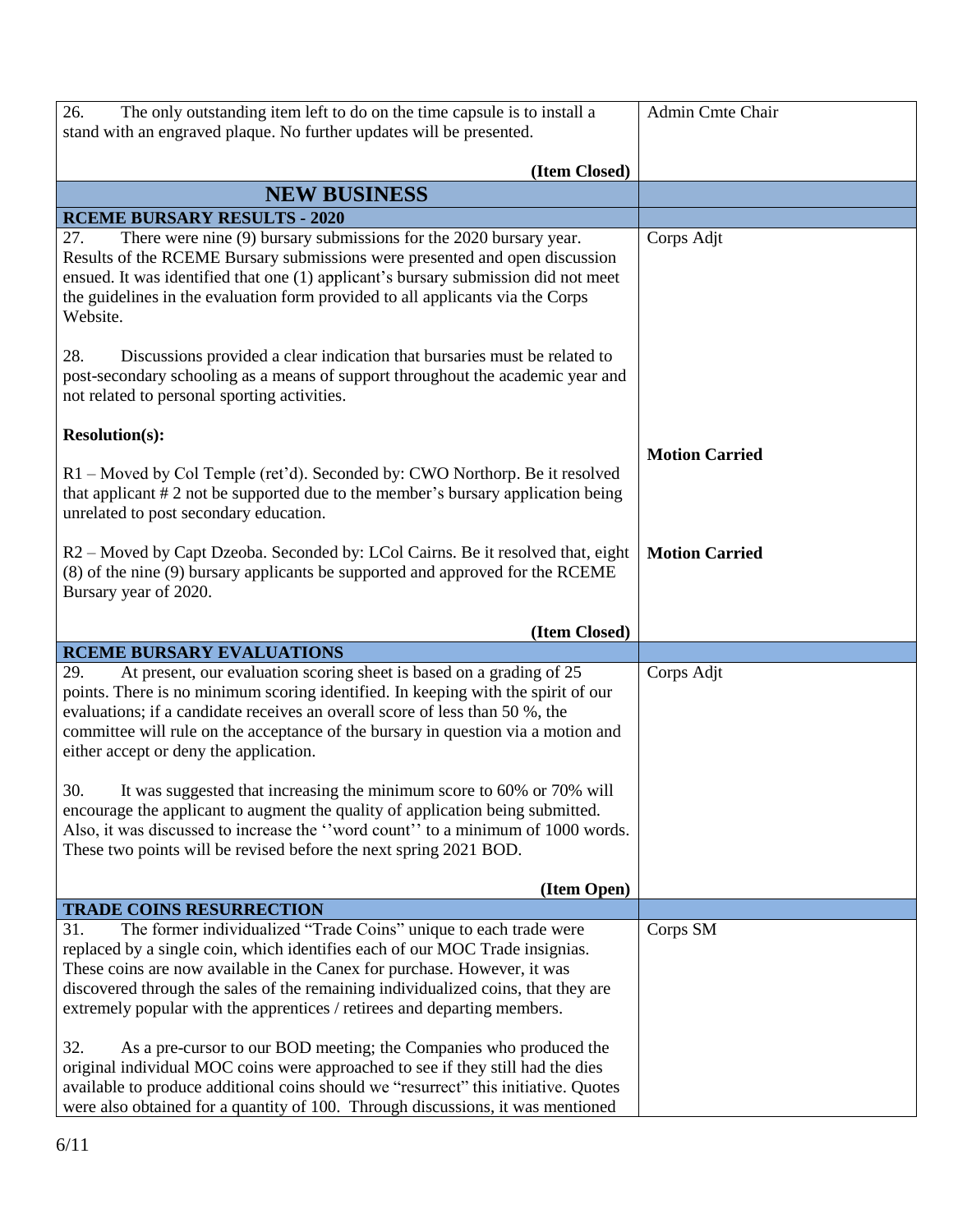| that possibly the Canex could produce these coins and offer them for sale through<br>the Canex framework. Royalties on sales would remain the same. Further                                                                                                                                                                                                                                                                                                                      |                       |
|----------------------------------------------------------------------------------------------------------------------------------------------------------------------------------------------------------------------------------------------------------------------------------------------------------------------------------------------------------------------------------------------------------------------------------------------------------------------------------|-----------------------|
| development will be provided at our next BOD meeting.                                                                                                                                                                                                                                                                                                                                                                                                                            |                       |
| (Item Open)                                                                                                                                                                                                                                                                                                                                                                                                                                                                      |                       |
| <b>RCEME MUSEUM</b>                                                                                                                                                                                                                                                                                                                                                                                                                                                              |                       |
| The Co-Chair of the Kingston museum provided an update on the joint<br>33.<br>C&E / RCEME operating budget. Continuing, he identified that the contribution<br>of the RCEME represents 22.6% of the joint costs. The increased costs for<br>operations for the 2020 year seen an increase from 30K to 35K in part due to the<br>increased minimum wage which had a cascading effect on the full structure.<br>34.<br>It was mentioned that the Memorandum of Understanding (MOU) | Co-Chair Museum       |
| between C&E / RCEME will expire 31 <sup>st</sup> of December 2022 and it would be<br>prudent to wait until a plan has been developed before updating the MOU.                                                                                                                                                                                                                                                                                                                    |                       |
| DHH has artefact IM Software but still has not pushed out this software to<br>35.<br>the CAF museums. The RCEME museum(s) will continue to use their own<br>software.                                                                                                                                                                                                                                                                                                            |                       |
| (Item Open)                                                                                                                                                                                                                                                                                                                                                                                                                                                                      |                       |
| <b>STATE OF THE RCEME GUILD - 2020</b>                                                                                                                                                                                                                                                                                                                                                                                                                                           |                       |
| The Corps Adjt provided an update on the RCEME Guild membership<br>36.<br>which is sitting at 3,924 active members, which includes: Serving and Non-<br>Serving members. Since August 2019, the Guild has lost 115 members sighting<br>various reasons. Several identifiable reasons encompass: lack of information on<br>benefits available and/or the advantage to being a member.                                                                                             | Corps Adjt            |
| 37.<br>It was emphasized that we need to develop a better marketing strategy<br>highlighting the RCEME Guild poster. We need to bring the message to the<br>members and potential members versus waiting for them to search for the<br>information.                                                                                                                                                                                                                              |                       |
| (Item Open)                                                                                                                                                                                                                                                                                                                                                                                                                                                                      |                       |
| 2019 YEAR END FINANCIAL - CLOSE OUT                                                                                                                                                                                                                                                                                                                                                                                                                                              |                       |
| 38.<br>The year end financials were presented to the committee $(An\nexe A)$ . No<br>pecuniary interests were declared.                                                                                                                                                                                                                                                                                                                                                          | Corps Adjt            |
| <b>Resolution:</b>                                                                                                                                                                                                                                                                                                                                                                                                                                                               |                       |
| Moved by Capt Dzeoba. Seconded by BGen Brewer(ret'd). Be it resolved<br>39.<br>that the 2019 Year End Financials were accepted as presented.                                                                                                                                                                                                                                                                                                                                     | <b>Motion Carried</b> |
| (Item Closed)                                                                                                                                                                                                                                                                                                                                                                                                                                                                    |                       |
| FOUNDATION VS EME BRANCH CHARITABLE TRUST FUND                                                                                                                                                                                                                                                                                                                                                                                                                                   |                       |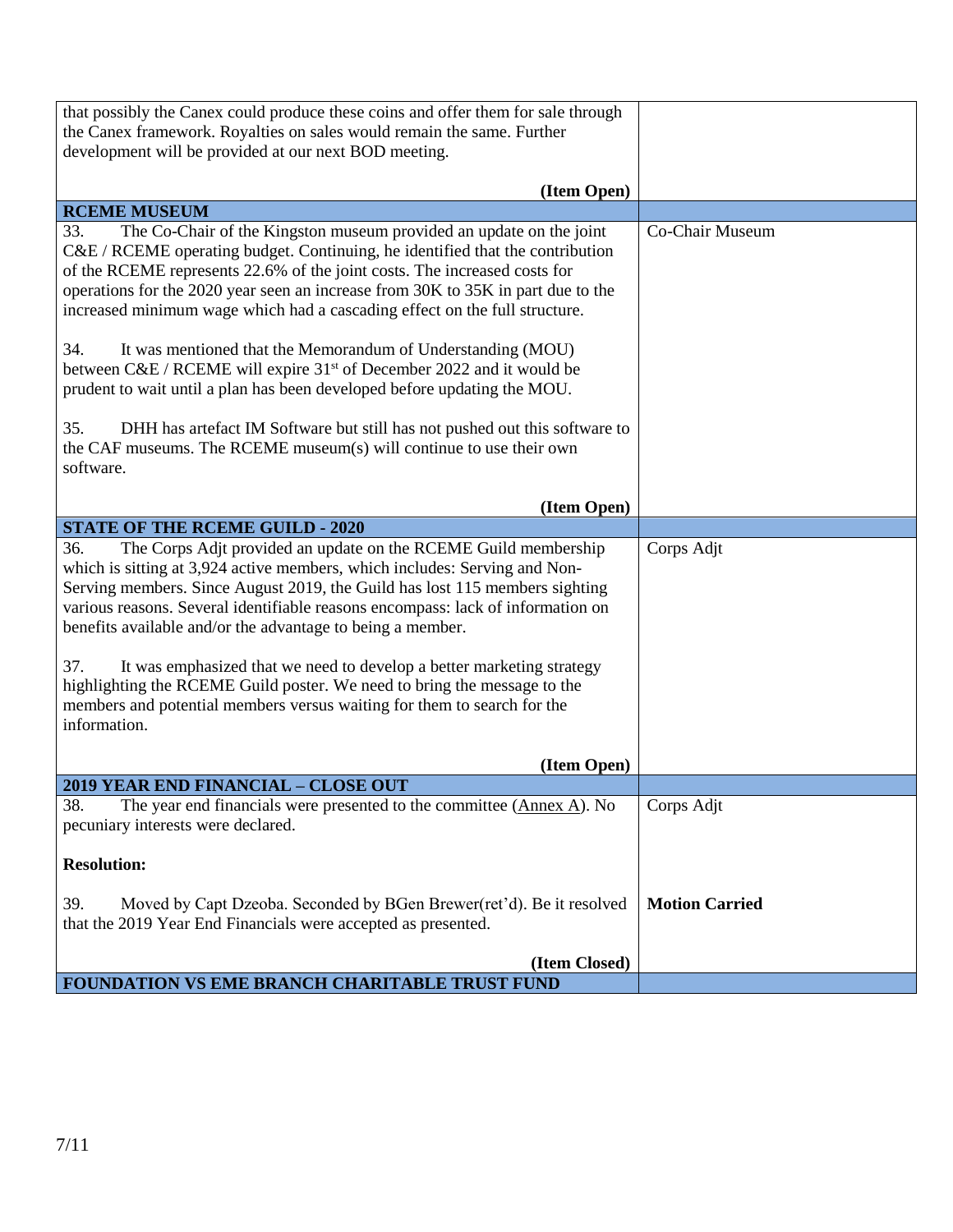| 40.<br>The Col Cmdt provided a brief history on the development of the<br>RCEME Heritage and Museum foundation and where we are at present day.<br>Continuing, he sighted that CRA has fully endorsed and approved the<br>"Foundation" as a "Not for Profit" Charitable Organization with the aim to<br>generate funding to support the Corps Heritage activities including the<br>$Museum(s)$ .                                                                                                                                                                                                                                                                                                                                                                         | Col Cmdt                         |
|--------------------------------------------------------------------------------------------------------------------------------------------------------------------------------------------------------------------------------------------------------------------------------------------------------------------------------------------------------------------------------------------------------------------------------------------------------------------------------------------------------------------------------------------------------------------------------------------------------------------------------------------------------------------------------------------------------------------------------------------------------------------------|----------------------------------|
| Several meetings have been held since 2019 and the foundation has<br>41.<br>produced its Charter document and has more recently been focused on finalizing a<br>strategic operating plan. The next step will be to develop a detailed marketing and<br>fundraising plan focusing on the use of a professional consultant to provide front<br>end guidance and focus.                                                                                                                                                                                                                                                                                                                                                                                                     |                                  |
| 42.<br>Discussion on RCEME Guild financial support for the foundation was<br>brought forward with the aim to assist in the developing, launching, marketing and<br>fundraising strategy to support future Corps Heritage and Museum activities.<br>Continuing, it was mentioned that the former "EME Branch Charitable Trust"<br>fund operated on similar principles as the newly formed "Foundation". It was also<br>mentioned that the EME Branch Charitable Trust Fund had approximately<br>\$16,500 remaining within its bank account which remained in holding upon<br>formal "revocation" of this fund by CRA. The monies post "revocation" was<br>moved under the umbrella of the RCEME Guild but had never been calculated<br>into or identified as Guild money. |                                  |
| It is recommended that the monies remaining dormant within the former;<br>43.<br>EME Branch Charitable Trust bank account and held by the RCEME Guild be<br>transferred to the newly created Heritage and Museum Foundation.                                                                                                                                                                                                                                                                                                                                                                                                                                                                                                                                             | <b>Motion Carried</b>            |
| <b>Resolution:</b>                                                                                                                                                                                                                                                                                                                                                                                                                                                                                                                                                                                                                                                                                                                                                       |                                  |
| Moved by Mr. Temple. Seconded by: Col Cmdt. Be it resolved that the money<br>held with the RCEME Guild on behalf of the EME Branch Charitable Trust be<br>transferred to the Heritage and Museum Foundation.                                                                                                                                                                                                                                                                                                                                                                                                                                                                                                                                                             |                                  |
| (Item Closed)                                                                                                                                                                                                                                                                                                                                                                                                                                                                                                                                                                                                                                                                                                                                                            |                                  |
| <b>INVESTMENT OPTIONS FOR 100TH ANNIVERSARY</b>                                                                                                                                                                                                                                                                                                                                                                                                                                                                                                                                                                                                                                                                                                                          |                                  |
| The Corps Adjt opened discussions on the idea of having a dedicated<br>44.<br>$100K +$ available in advance of our $100th$ anniversary celebrations. Continuing, it<br>was brought forward that we have a Guaranteed Investment Fund (GIC) that has<br>just matured in August 2020 and the question raised was: should we invest some<br>or all this money in order to achieve our aim?                                                                                                                                                                                                                                                                                                                                                                                  | Co-Chair (serving)<br>Corps Adjt |
| Co-Chair(serving) put forward a question asking if we were constrained<br>45.<br>by taking money to invest based on the average or safe low risk of percentages of<br>return to achieve the \$100K milestone? Continuing, it was requested that the<br>Corps Adjt secure comparable historical rates of return by the Canadian Forces<br>Central Fund (CFCF along with Prime Time Financial.                                                                                                                                                                                                                                                                                                                                                                             |                                  |
| <b>Resolution:</b>                                                                                                                                                                                                                                                                                                                                                                                                                                                                                                                                                                                                                                                                                                                                                       | <b>Motion Carried</b>            |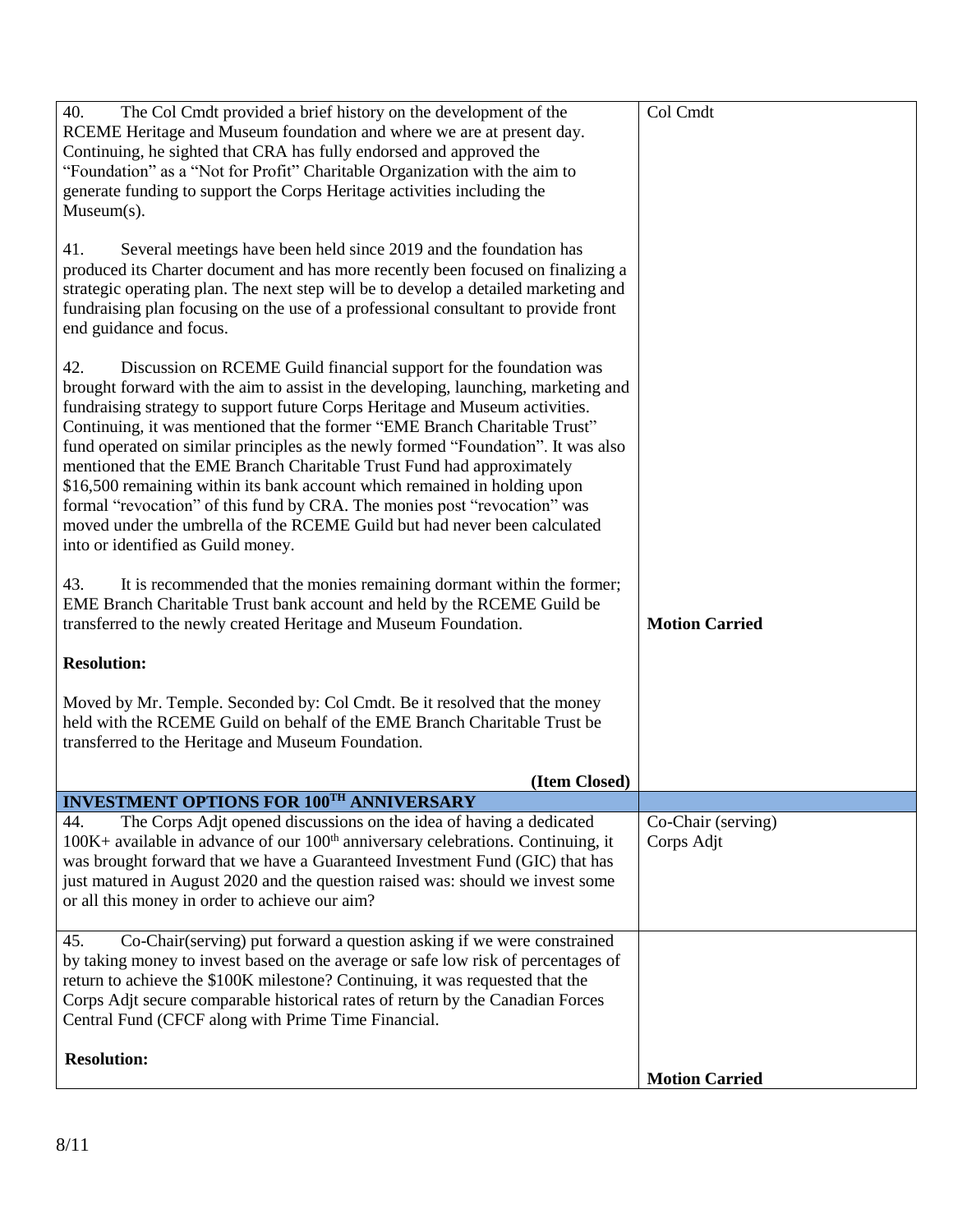| Moved by Co-Chair (serv), Seconded by Col Cmdt. Be it resolved that we are                                                                                                                                                                                                                                                                                                                                                                                                                                                                                                                                                                                                                               |                 |
|----------------------------------------------------------------------------------------------------------------------------------------------------------------------------------------------------------------------------------------------------------------------------------------------------------------------------------------------------------------------------------------------------------------------------------------------------------------------------------------------------------------------------------------------------------------------------------------------------------------------------------------------------------------------------------------------------------|-----------------|
| content on investing a portion of our financial holdings with the aim to achieve<br>$100K +$ in support of our $100th$ anniversary.                                                                                                                                                                                                                                                                                                                                                                                                                                                                                                                                                                      |                 |
| Secretarial Note: Historical rates for the CFCF (Annex B) are provided. Based<br>on 2008 as the inception date compared to the Mackenzie Global Dividend Fund,<br>the average rate of return was 7.1 %. It should be noted that our CFCF Fund<br>investment earnings for the 2019/2020 year was approximately \$5,577.98 prior to<br>NPP clawing back this amount due to the downturn in the market. Finalized<br>earnings will be sent out to NPP entities and will be capped at 3% come March<br>2021 (Annex C).                                                                                                                                                                                       |                 |
| Historical rates for "Prime Time Financial" (Attachments 3) are provided as<br>follows: The Mackenzie Canadian Growth Balanced Fund with Compound<br>Annualized Return since Inception (Nov 1996) was 6.7%. The Mackenzie Global<br>Dividend Fund with Compound Annualized Return since Inception (Mar 2008)<br>was 8.4%. These funds are Low to Medium risk funds and are likely to repeat<br>these returns over the next ten years. Included also is a US All Cap Growth Fund<br>with a compound annualized return of 10% since inception (Jan 1995). This is a<br>higher risk fund Medium with a 38% exposure to Technology. It would not be<br>reasonable to use this as a baseline for projections. |                 |
| (Item Open)                                                                                                                                                                                                                                                                                                                                                                                                                                                                                                                                                                                                                                                                                              |                 |
| <b>APPOINTED LIFETIME MEMBERSHIPS</b>                                                                                                                                                                                                                                                                                                                                                                                                                                                                                                                                                                                                                                                                    |                 |
| The Col Cmdt provided comments on our appointed lifetime<br>46.<br>memberships benefit into the RCEME Guild. While this initiative has been fully<br>sanctioned; returns from areas have been marginal. These nominations provide<br>recognition of people through their outstanding careers and their contributions to                                                                                                                                                                                                                                                                                                                                                                                  | Col Cmdt<br>All |
| the Corps of RCEME and/or the RCEME Guild.                                                                                                                                                                                                                                                                                                                                                                                                                                                                                                                                                                                                                                                               |                 |
| Continuing, it was mentioned that we are looking for nominations via<br>47.<br>email to the Corps Adjt by end November 2020. We need to encourage our<br>members to spread the word. A committee will be in place to review all<br>nominations and inductees will be capped at 10 candidates per year.                                                                                                                                                                                                                                                                                                                                                                                                   |                 |
| (Item Open)                                                                                                                                                                                                                                                                                                                                                                                                                                                                                                                                                                                                                                                                                              |                 |
| <b>COHESION EVENTS INCREASE</b><br>The Corps Adjt brought forward this benefit option, as it has been almost<br>48.<br>2 years since the funding envelope for this benefit to regions has been looked at.<br>Capturing the intent to help support and foster esprit de corps within the regions;<br>this benefit is set up to help defray costs of running cohesion events such as<br>RCEME Day, Stables within Regions etc.                                                                                                                                                                                                                                                                             | Corps Adjt      |
| 49.<br>While the envelope of funding per region was set to be determined by the<br>spring BOD meeting each year based on the monies remaining from end year<br>prior; this benefit has fallen by the wayside. As the previous envelope of monies<br>available per region was capped at \$ 233 for the last several years, the Corp Adjt<br>expressed his struggles to equally split the monies amongst regional units and thus<br>engaged the senior RCEME Rep to direct monies as he/she saw fit.                                                                                                                                                                                                       |                 |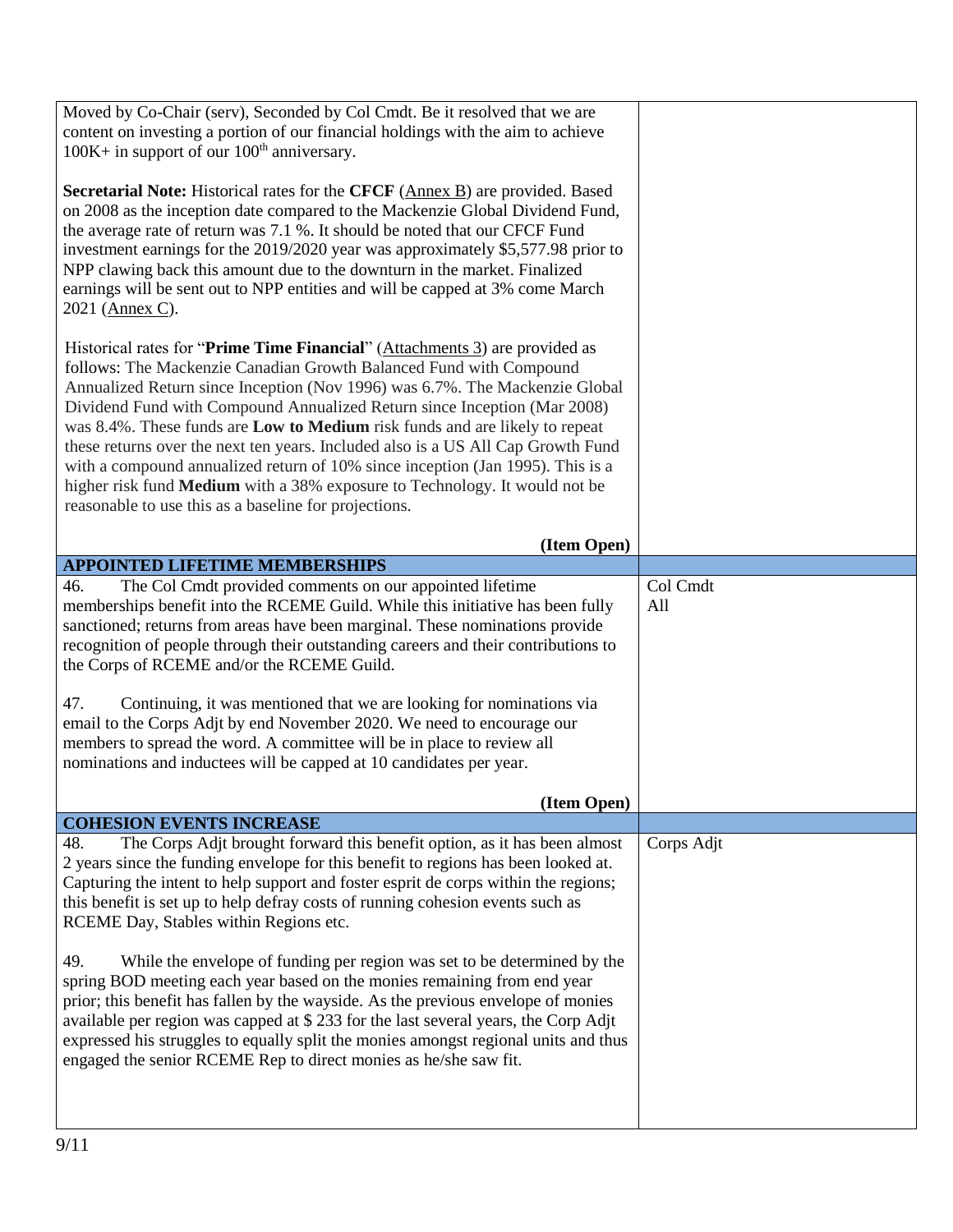| <b>Resolution:</b>                                                                                                                                                                                              | <b>Motion Carried</b> |
|-----------------------------------------------------------------------------------------------------------------------------------------------------------------------------------------------------------------|-----------------------|
| Moved by Co-Chair (serv). Seconded by Col Cmdt. Be it resolved that the<br>RCEME Guild will direct a maximum of \$500 toward each region in support of<br>their cohesion events.                                |                       |
| (Item Closed)                                                                                                                                                                                                   |                       |
| Secretarial Note: Further development of the initiative to help Regions even<br>further by providing additional financial support from Canex Royalties will be<br>addressed at our spring 2021 BOD meeting.     |                       |
| 2020 BUDGET APPROVAL                                                                                                                                                                                            |                       |
| The Corps Adjt presented the proposed Budget for 2020 highlighting the<br>50.<br>following areas which needed a motion.                                                                                         | Corps Adjt            |
| 51.<br>Bursary allocation will be set at 12 Bursaries at \$1,000 each and an<br>increase to the Loyalty coin budget from \$5,500 to \$10,000.                                                                   |                       |
| <b>Resolution(s):</b>                                                                                                                                                                                           |                       |
| R1 – Moved by Corps Adjt. Seconded by: Corps SM. Be it resolved that the<br>number of bursaries will be increased from eight $(8)$ to twelve $(12)$ bursaries at \$<br>1,000 each.                              | <b>Motion Carried</b> |
|                                                                                                                                                                                                                 | <b>Motion Carried</b> |
| R2 – Moved by Corps Adjt. Seconded by: Col Cmdt. Be it resolved that the<br>Loyalty coin budget will be increased from \$5,500 to \$10,000.                                                                     |                       |
| R3 – Moved by the Corps Adjt. Seconded by Mr. Temple. Be it resolved that the<br>2020 Budget be approved as presented. (Annex D)                                                                                | <b>Motion Carried</b> |
| (Item Closed)                                                                                                                                                                                                   |                       |
| <b>ROUND TABLE</b>                                                                                                                                                                                              |                       |
| The Corps SM presented the concept design for the "Friends and Family"<br>52.<br>pin". This pin would be available for purchase through the Canex outlet and<br>royalties would be captured by the RCEME Guild. | Corps SM              |
| <b>Resolution:</b>                                                                                                                                                                                              |                       |
| Moved by the Corps Adjt. Seconded by: Mr. Temple. Be it resolved that the<br>conceptual design of the "Friends and Family" be adopted as presented.                                                             | <b>Motion Carried</b> |
| (Item Closed)                                                                                                                                                                                                   |                       |
|                                                                                                                                                                                                                 |                       |
|                                                                                                                                                                                                                 |                       |
|                                                                                                                                                                                                                 |                       |
|                                                                                                                                                                                                                 |                       |
|                                                                                                                                                                                                                 |                       |
|                                                                                                                                                                                                                 |                       |